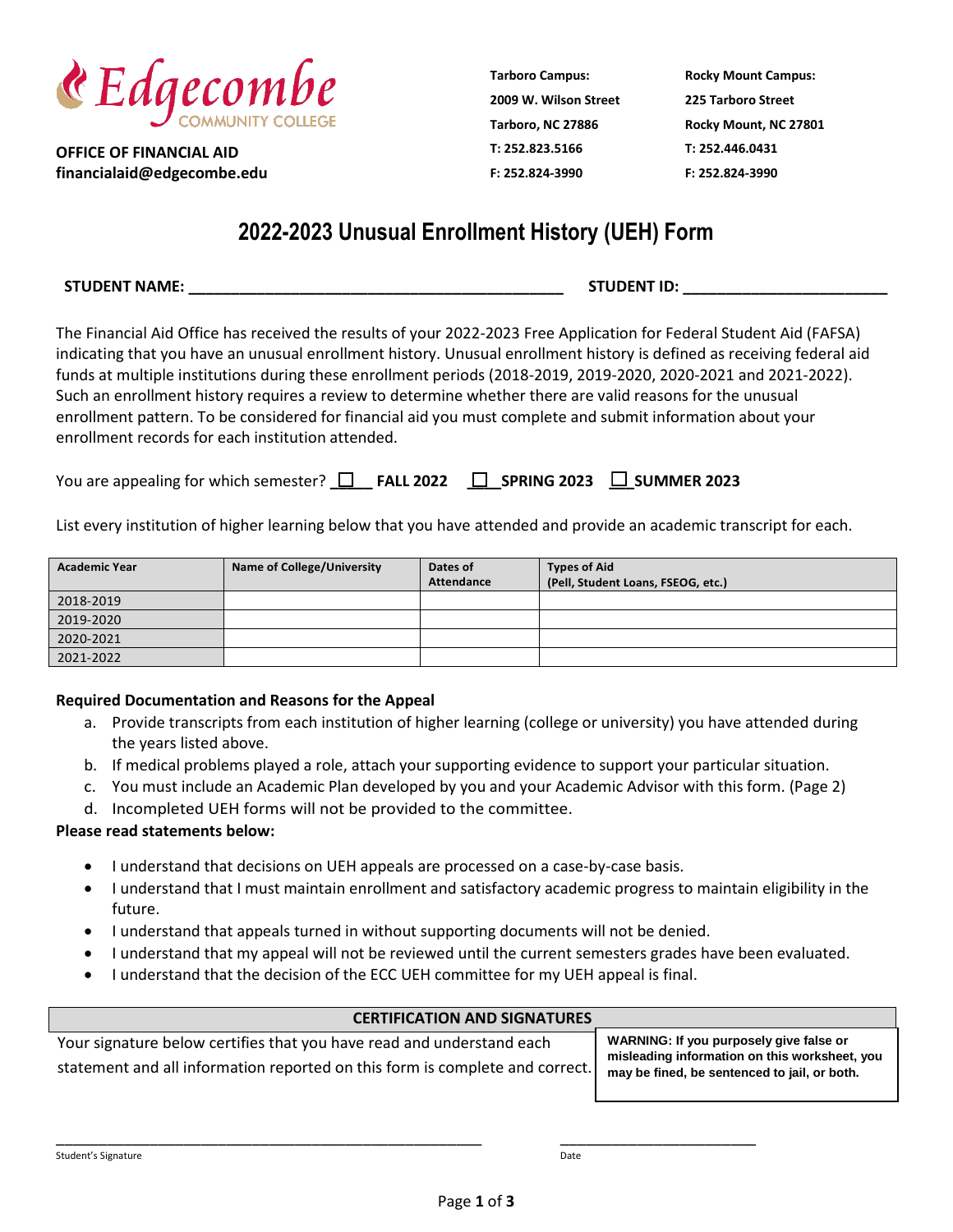| <b>Student Name:</b> |  |
|----------------------|--|
|----------------------|--|

# TO BE COMPLETED WITH FACULTY/ACADEMIC ADVISOR

Please list the TOTAL HOURS NEEDED to complete current program: \_\_\_\_\_\_\_\_\_\_

List the classes you recommend for the student to enroll in the next semester, and the total hours needed for the student to graduate.

| <b>Course Number</b> | <b>Section Number</b> | <b>Course Name</b> | <b>Credit Hours</b> |
|----------------------|-----------------------|--------------------|---------------------|
|                      |                       |                    |                     |
|                      |                       |                    |                     |
|                      |                       |                    |                     |
|                      |                       |                    |                     |
|                      |                       |                    |                     |
|                      |                       |                    |                     |

Total Semester Hours: \_\_\_\_\_\_\_\_\_\_\_

**COMMENTS:** 

**Advisor Signature** 

**Advisor - Print Name** 

Date